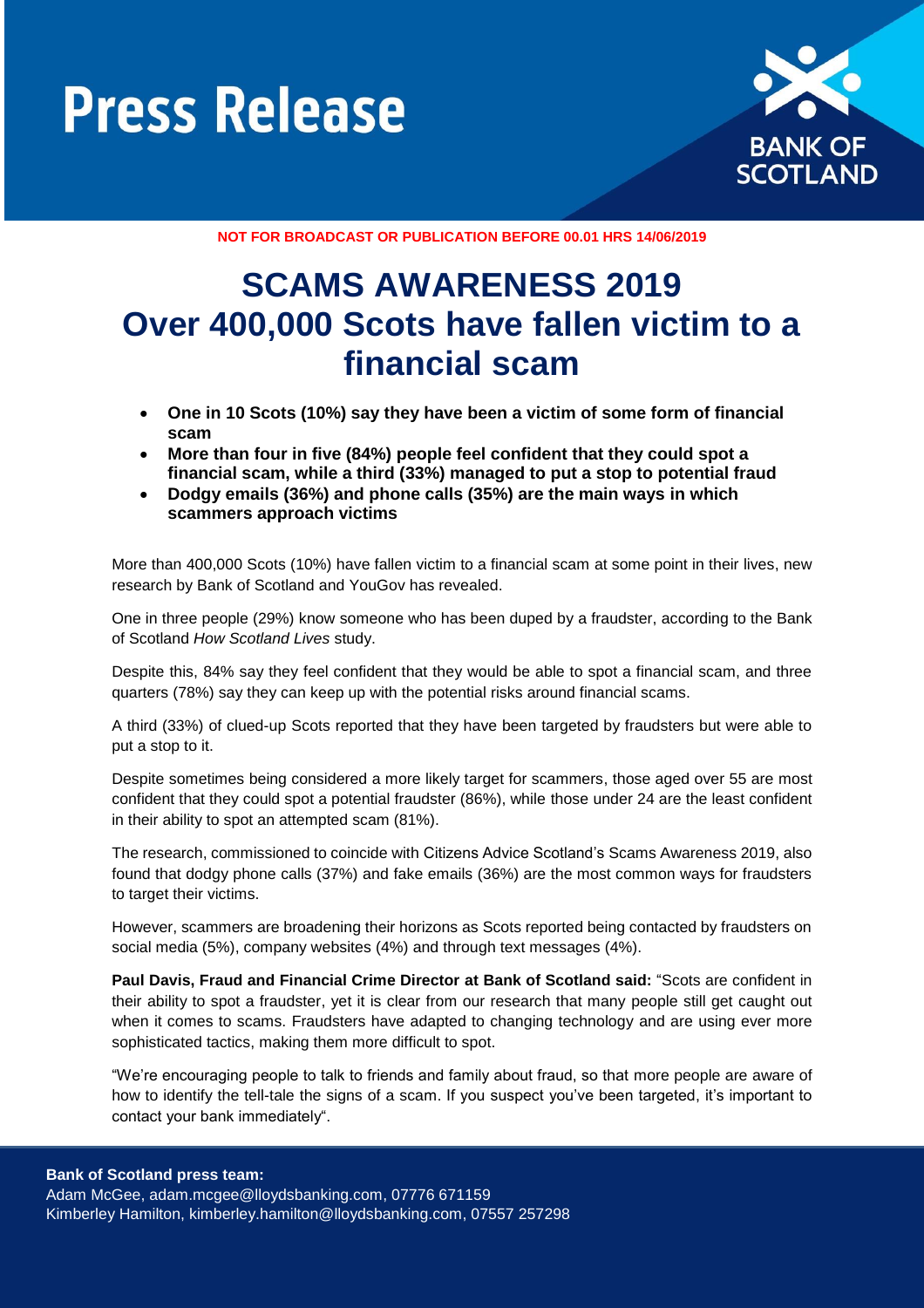# **Press Release**



Scams Awareness 2019 runs from the  $10<sup>th</sup>$  to  $23<sup>rd</sup>$  June. More information can be found [here.](https://www.citizensadvice.org.uk/about-us/our-campaigns/all-our-current-campaigns/scams-awareness-campaign-2019/)

# **How to spot a financial scam**

### **By Paul Davis, Fraud and Financial Crime Director at Bank of Scotland**

Fraudsters may try to get money from you by sending fake emails and texts or even calling you directly. They do this by sending an email or text to you in an attempt to get access to your internet banking details.

**There are a few things you can do to help stop these types of fraud from happening:**

- **Check for spelling mistakes –** Get into the habit of checking for minor spelling mistakes in the addresses of the emails you receive. For example: "Bank Scotland" instead of "Bank of Scotland".
- **Double check the sender is real –** If you receive an email asking you to make an urgent payment, always double check the request is real by speaking to them in person, or by calling them on the number you have saved.
- **Beware of unexpected emails –** Be cautious about opening any emails that you weren't expecting (even if you think you recognise the sender), and don't click on any links or attachments unless you are sure they are genuine. Also, watch out for spoof text messages which may look similar to genuine messages you receive from your bank.
- **Use anti-virus software and stay up to date –** Always use anti-virus software to protect your devices and ensure you have downloaded the latest updates for your operating system.
- **Question any requests to share details or move money –** Your bank will never ask you to share your account details like user ID, password and memorable information. You should also be alert if your bank suddenly tells you to move your money or asks you to transfer funds to a new sort code and account number. Contact them immediately if you receive any requests of this nature.
- **Make sure your internet banking site looks normal –** Do not log on or key in codes from your card and reader if any of the website pages look strange or different as this may indicate a virus infection.

### **Ends**

#### **Notes to editors:**

All figures, unless otherwise stated, are from YouGov Plc. Total sample size was 3048 adults. Fieldwork was undertaken between 11th-22nd March 2019. The survey was carried out online. The figures have been weighted and are representative of all Scottish adults (aged 18+).

Number of those who have fallen victim to scams calculated using the adult population of Scotland according to the National Records of Scotland.

# **Bank of Scotland press team:**

Adam McGee, [adam.mcgee@lloydsbanking.com,](mailto:olwen.morris-jones@lloydsbanking.com) 07776 671159 Kimberley Hamilton, kimberley.hamilton@lloydsbanking.com, 07557 257298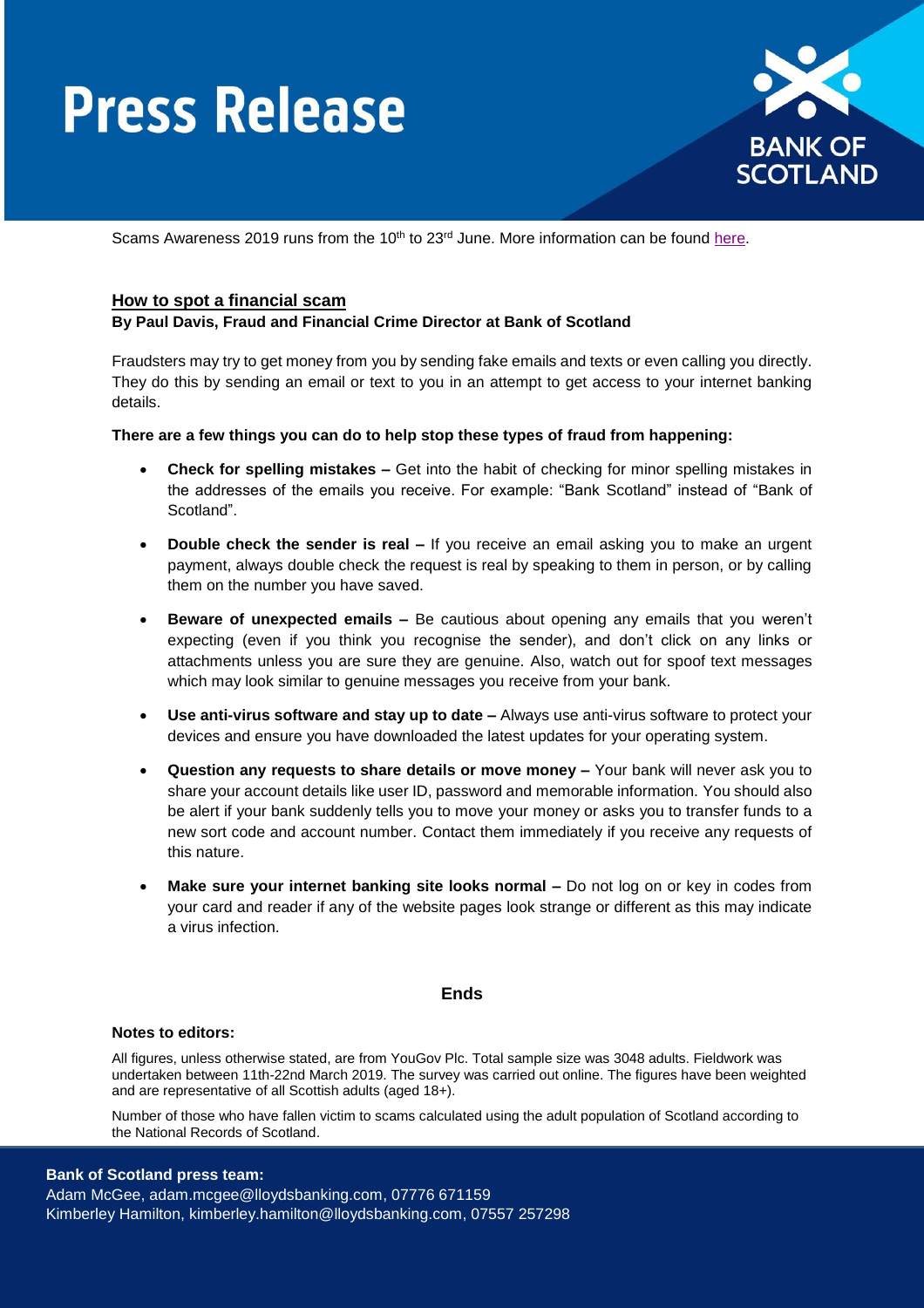# **Press Release**



This research is part of a wider series from Bank of Scotland called 'How Scotland Lives', a major study looking into the issues that Scottish people face in today's modern world including insight on their lives, attitudes and daily pressures.

#### **How Bank of Scotland tackles fraud**

- Helping keep our customers' money safe is a top priority and we have sophisticated, multi-layered defences place to help protect our customers from scammers. We are continually strengthening our defences using new technology, analysing data in real-time to stop fraud happening in the first place and reminding our customers how to stay safe.
- Bank of Scotland (part of Lloyds Banking Group) has a 24/7 team dedicated to protecting customers from fraud.
- Our branch and telephone banking colleagues are specially trained to identify signs that could indicate that a customer could be a victim of fraud.
- We launched a mule-hunting team to detect and stop money mules at the start of 2018. The team's missing is to stop the movement of money from scams, shutting down fraudsters' attempts to shift money using cutting-edge defences developed by specialists from across the bank.
	- The team has frozen £18.5m so far and returned £4m to victims.
	- o As part of this industry-leading pilot, the team developed a number of new techniques to rapidly analyse data, spotting tell-tale signs, patterns and behaviour to halt fraudsters in their tracks. For all of the frozen funds, th bank is contacting the sending banks in order to help them get the money back to victims.
- We are a leading supporter of **[Take Five](https://takefive-stopfraud.org.uk/)** (led by UK Finance) a campaign urging people to stop and think before giving out their personal details and making transactions.
- We support the industry-wide voluntary code on APP scams to help protect victims of fraud. Our priority is keeping customers' money safe from scams by stopping fraud from happening in the first place. We will ensure that our customers who have done the right thing and followed the best practice in the new code will always be refunded.

# **Appendix**

#### **Table 1: Victims of scams**

|                         | I have been a victim of<br>a scam | I know someone who<br>has been a victim of a<br>scam |
|-------------------------|-----------------------------------|------------------------------------------------------|
| West Scotland           | 11%                               | 30%                                                  |
| Mid-Scotland & Fife     | 11%                               | 27%                                                  |
| North East Scotland     | 10%                               | 28%                                                  |
| Highlands & Islands     | 10%                               | 32%                                                  |
| South Scotland          | 9%                                | 27%                                                  |
| Lothians                | 9%                                | 30%                                                  |
| Glasgow                 | 9%                                | 31%                                                  |
| <b>Central Scotland</b> | 9%                                | 30%                                                  |

# **Bank of Scotland press team:**

Adam McGee, [adam.mcgee@lloydsbanking.com,](mailto:olwen.morris-jones@lloydsbanking.com) 07776 671159 Kimberley Hamilton, kimberley.hamilton@lloydsbanking.com, 07557 257298